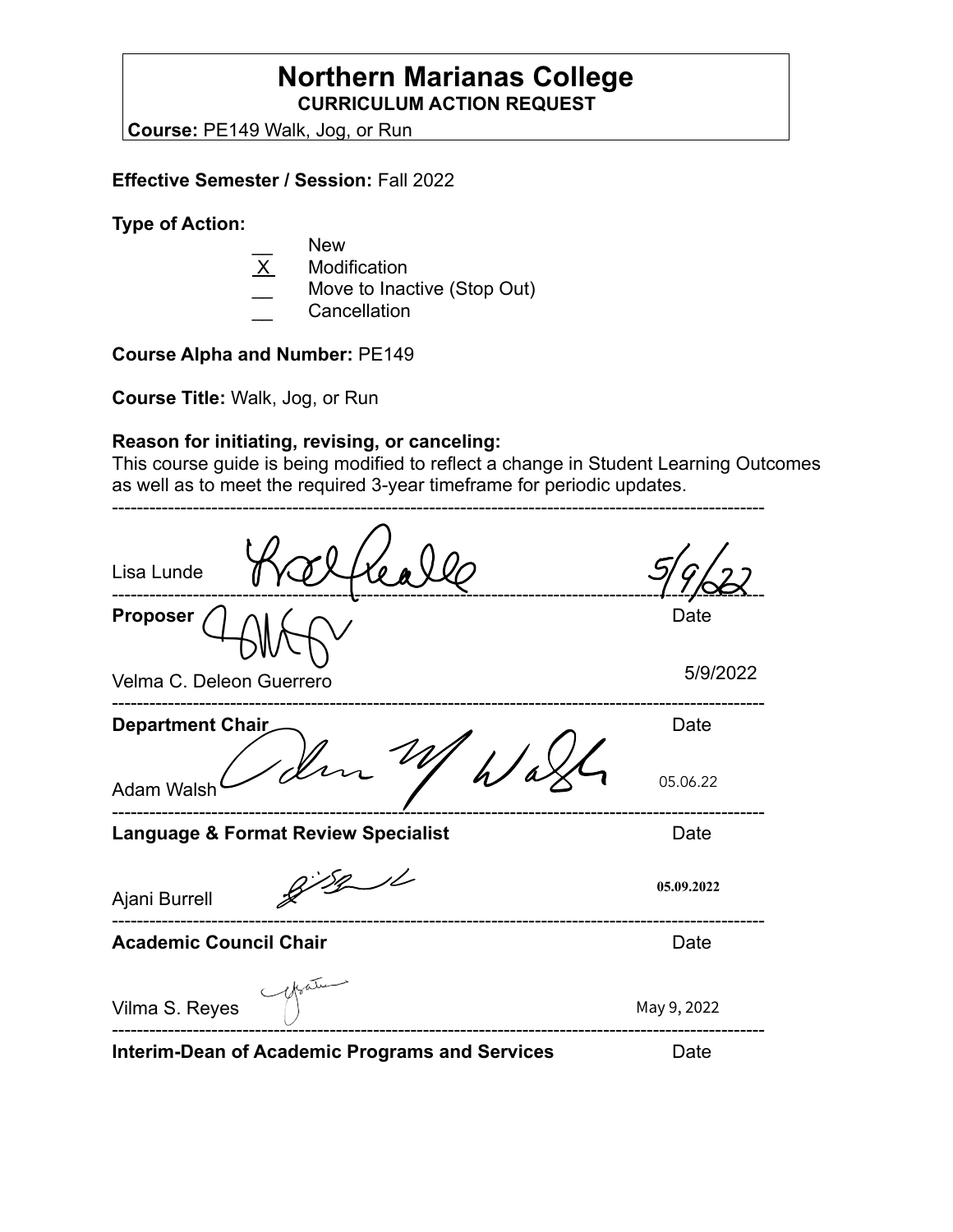# **Northern Marianas College** Page: 2 **Course Guide**

**Course:** PE149 Walk, Jog, or Run

## **1. Department**

Science, Mathematics, Health & Athletics

### **2. Purpose**

This course offers students an opportunity to learn and practice proper walking, jogging, and running mechanics, correct techniques of stretching and weight management strategies through exercise. Emphasis will be placed on walking, jogging, or running to create and maintain a healthy body and lifestyle.

### **3. Description**

# **A. Required/Recommended Textbook(s) and Related Materials**

Required: None

Recommended: None

### **B. Contact Hours**

- **1. Lecture:** 2hours per week / 30 per semester
- **2. Lab:** None
- **3. Other:** None

## **C. Credits**

- **1. Number:** 1
- **2. Type:** Regular Degree Credits

# **D. Catalogue Course Description**

This course introduces students to the concepts and benefits of walking, jogging and/or running. Pre and post-testing will be administered to determine improvement in the areas of cardiovascular fitness, distance covered, work-out duration and intensity, flexibility, and body mass composition. Prerequisite: None (Offered Fall and Spring)

# **E. Degree or Certificate Requirements Met by Course**

A passing grade in this class will fulfill the physical education requirement for all degree programs that require a physical education course.

### **F. Course Activities and Design**

This course is a 10-week course that meets 3 days per week in order to comply with US guidelines for physical activity. The class includes the teaching of various stretching techniques, warmup and cooldown routines, and walking, jogging, and running skills. Students will practice these skills, and pre-and post-testing will be administered to document understanding and performance.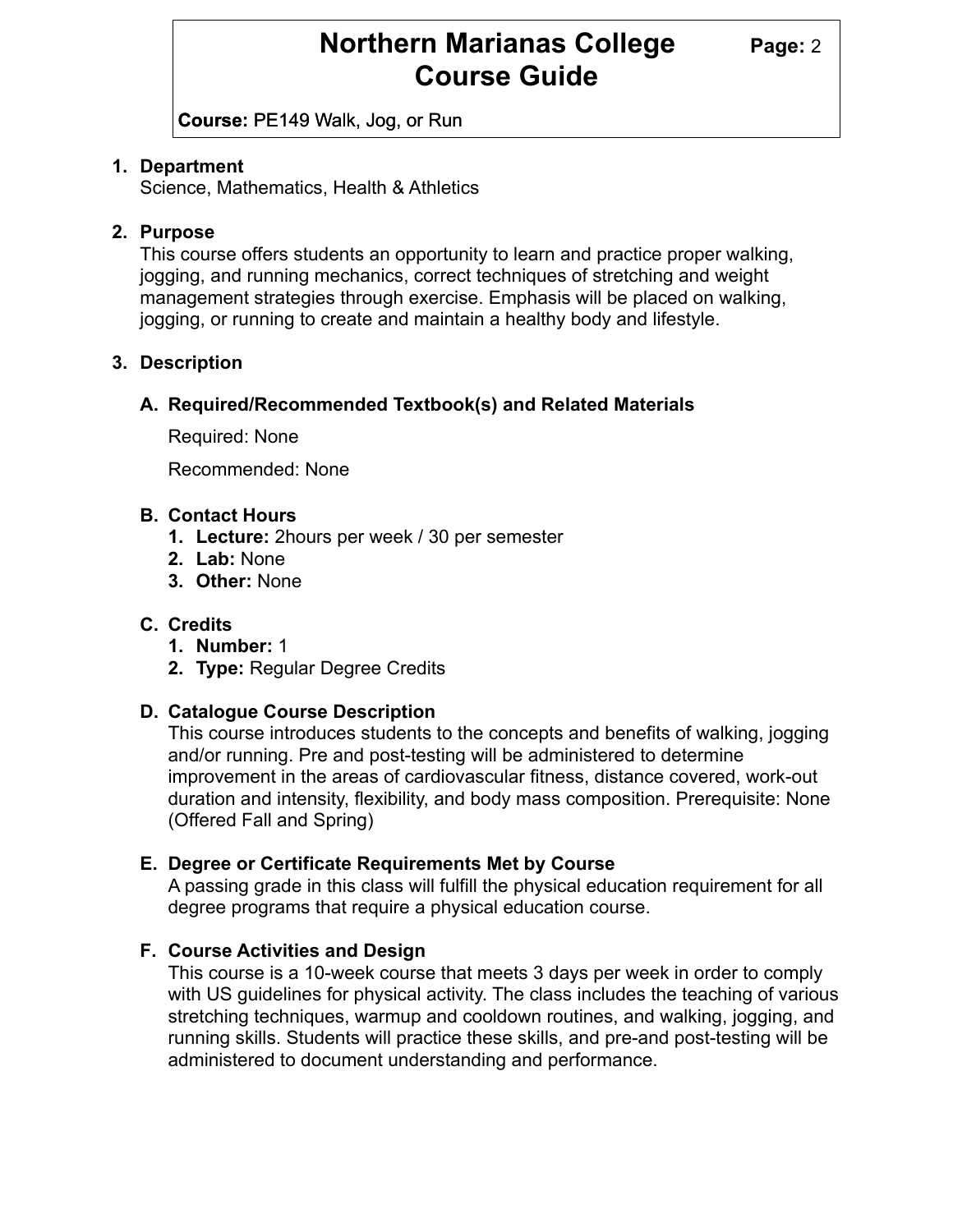# **Northern Marianas College** Page: 3 **Course Guide**

**Course:** PE149 Walk, Jog, or Run

#### **4. Course Prerequisite(s); Concurrent Course Enrollment** Prerequisites: None Concurrent Course Enrollment: None

# **Required English/Mathematics Proficiency Level(s)**

English Placement Level: EN073/074 Mathematics Placement Level: None

#### **5. Estimated Cost of Course; Instructional Resources Needed**

Cost to the Student: Tuition for a 1-credit course and related institutional fees.

Cost to the College: (2 credits for full-time SMHA faculty) and the cost of the instructional resources listed below.

Instructional resources needed for this course include: stop watch and scale.

#### **6. Method of Evaluation**

Student learning will be evaluated on the basis of participation in work-outs, pre and post test performances, and attendance. NMC's grading and attendance policies will be followed.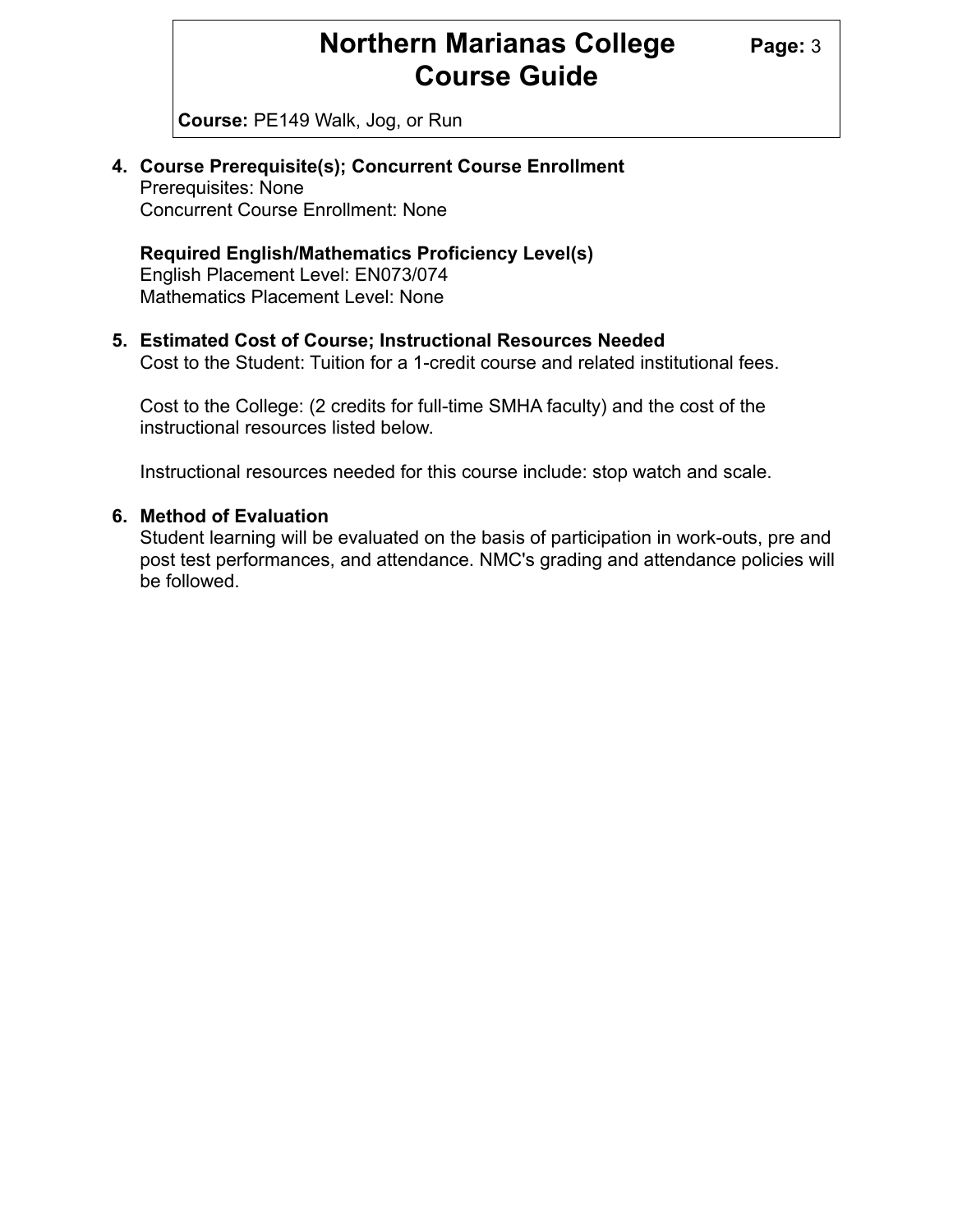# **Northern Marianas College Page: 4 Course Guide**

**Course:** PE149 Walk, Jog, or Run

### **7. Course Outline**

This is a topical outline and does not necessarily indicate the sequence in which the material will be presented.

- 1.0 Orientation
- 2.0 How to Design an Aerobic Exercise Program
	- 2.1 Warmup
	- 2.2 Stretching
	- 2.3 Walking, jogging, and running
	- 2.4 Cooldown
- 3.0 F.I.T.T. Principle
- 4.0 Heart Rate
	- 4.1 Maximum heart rate
	- 4.2 High and low heart rates
	- 4.3 Target heart rate
- 5.0 Body Mass Index
	- 5.1 Pre-measurement
	- 5.2 Post-Measurement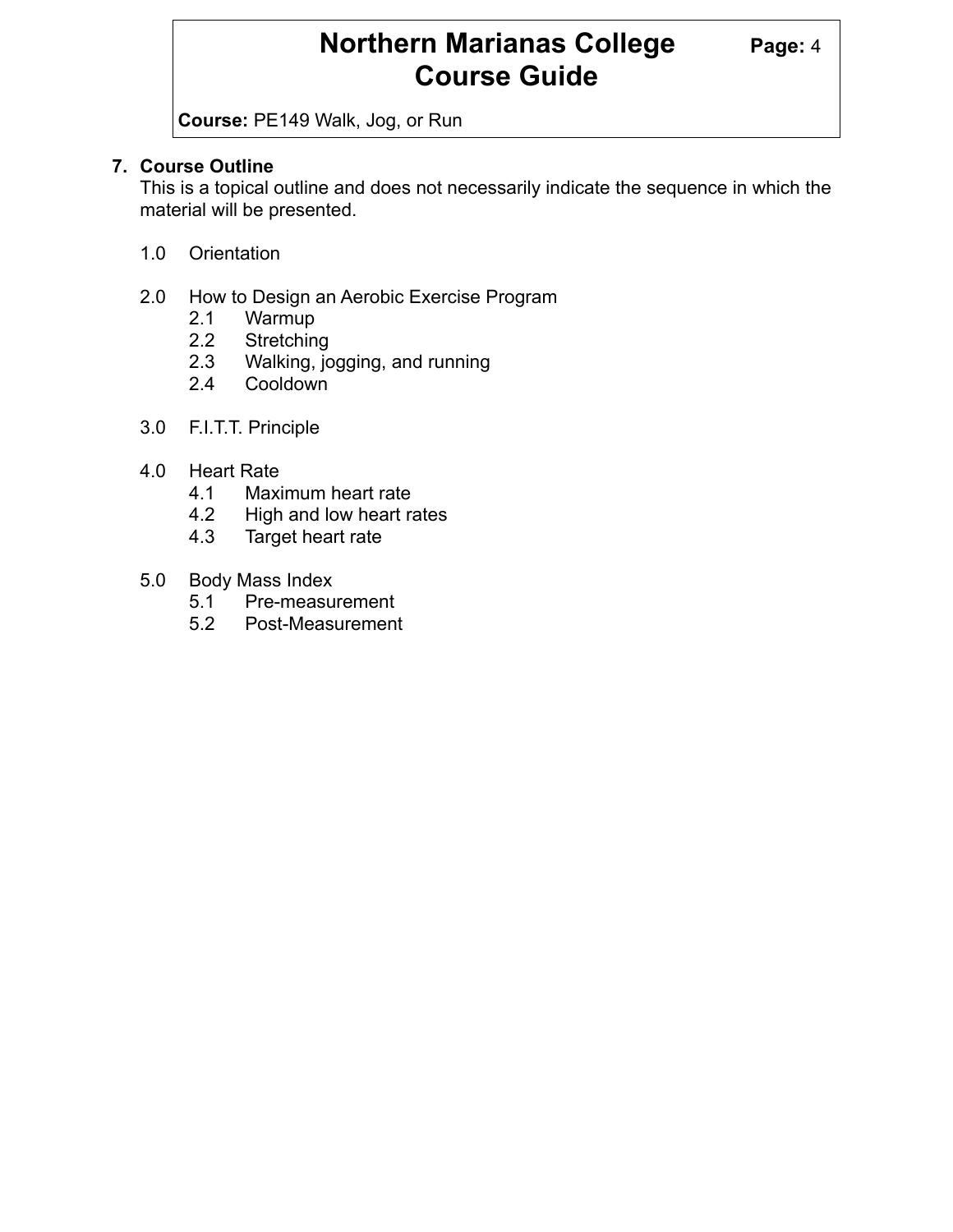# **Northern Marianas College** Page: 5 **Course Guide**

**Course:** PE149 Walk, Jog, or Run

### **8. Instructional Goals**

The course will introduce students to:

- 1.0 Creation of a personalized exercise routine;
- 2.0 Increased level of cardiorespiratory endurance as measured by pre and post tests;
- 3.0 Calculation of personal heart rate during exercise;
- 4.0 The components of health-related physical fitness; and
- 5.0 The guidelines regarding frequency, intensity, type, and time of aerobic exercise.